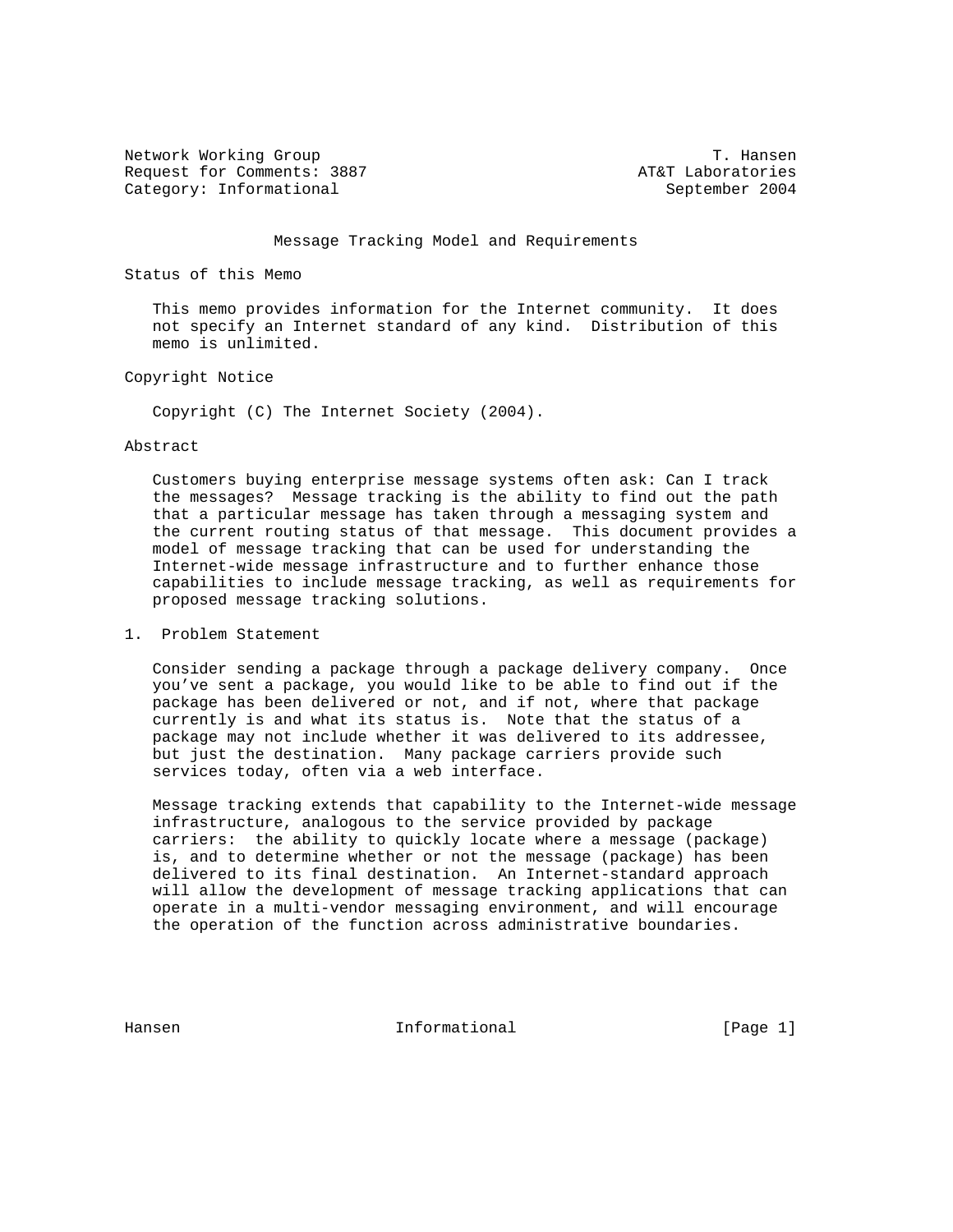The key words "MUST", "MUST NOT", "REQUIRED", "SHALL", "SHALL NOT", "SHOULD", "SHOULD NOT", "RECOMMENDED", "MAY", and "OPTIONAL" in this document are to be interpreted as described in BCP 14, RFC 2119 [RFC-KEYWORDS].

# 2. Definitions

 The following terms are relevant to message tracking. The terms Tracking User Agent and Tracking Server are new, while all other terms have been collected here from other sources.

 Originating Mail User Agent (MUA) The originating mail user agent is the software used to compose and originate a message. It is the software sitting on a person's desktop.

 Originating Mail Submission Agent (MSA) The Mail Submission Agent accepts a message from a User Agent, adds or modifies it as required for Internet standards and/or site policy, and injects the message into the network. The MSA may be the initial MTA or may hand off the message to an MTA.

- Message Transfer Agent (MTA) A Message Transfer Agent accepts a message and moves it forward towards its destination. That destination may be local or reached via another MTA. It may use a local queue to store the message before transferring it further. Any MTA may generate a Non-Delivery Notification.
	- Intermediate Message Transfer Agent (MTA) An Intermediate MTA is an MTA that accepts a message for transfer somewhere else.

 Final Message Transfer Agent (MTA) A Final MTA is an MTA that accepts a message for local delivery. It is the final place that a message is accepted. The final MTA is what sends any Delivery Status Notifications (DSNs). (Intermediate MTA's may also send a DSN if it relays to a non-DSN aware MTA.)

 Foreign Message Transfer Agent A foreign MTA provides delivery of messages using other

 protocols than those specified for Internet mail, such as an X.400 mail system.

Hansen 1992 - Informational 1996 - England (Page 2)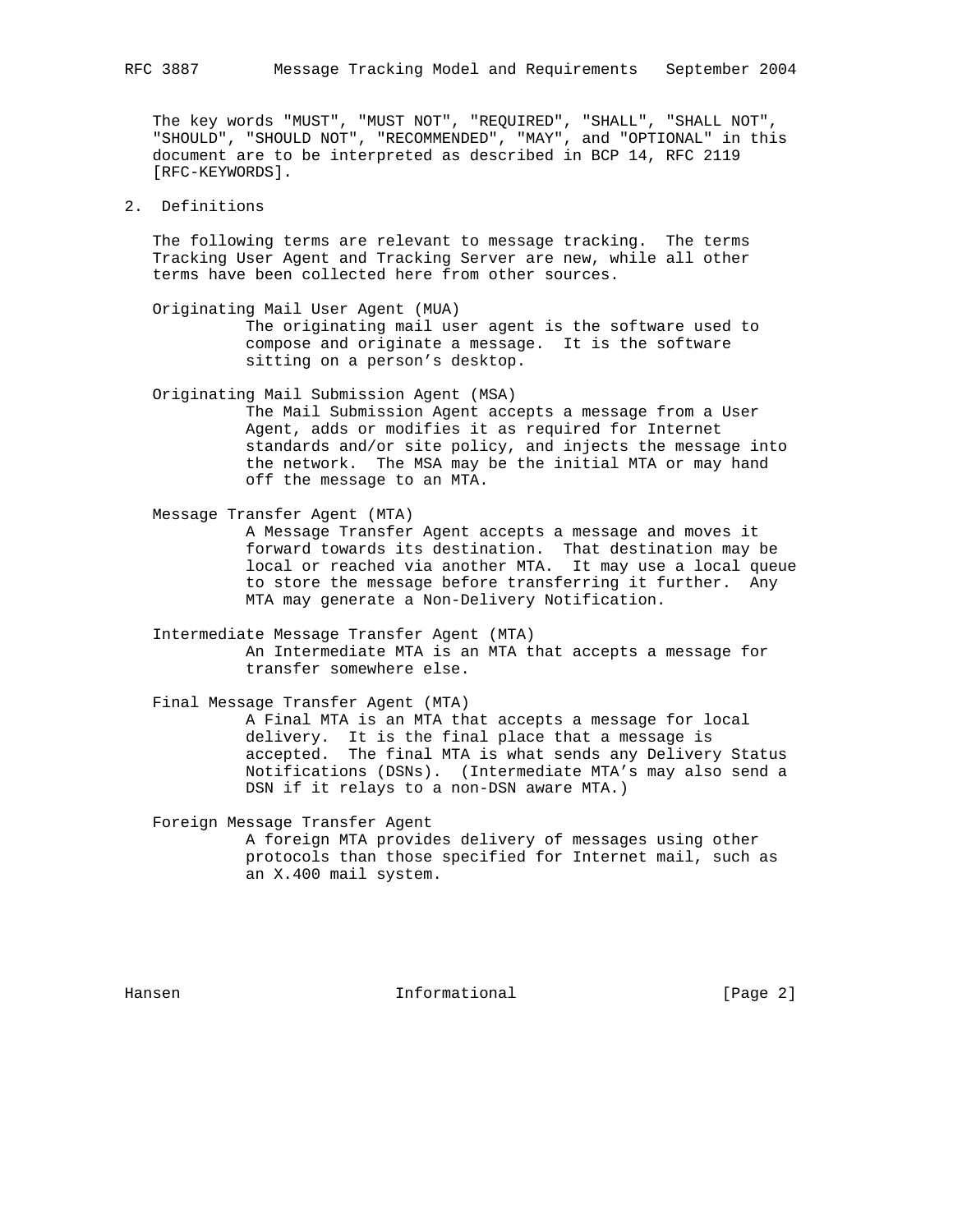Gateway Message Transfer Agent (GW-MTA) A gateway MTA accepts a message for transfer to a foreign MTA outside of the Internet protocol space.

 Local Delivery Agent (LDA) The local Delivery Agent delivers the message to the local message store. (The MTA and LDA are often combined into the same program.)

Delivery Status Notification (DSN)

 A Delivery Status Notification [RFC-DSN] is produced by an MTA when a message is unsuccessfully delivered, either to its next hop or the final message store, or when it is successfully delivered, either to a foreign MTA, to a local delivery agent, or a non-DSN aware MTA. Positive notifications are only performed [RFC-ESMTP-DSN] when specifically requested.

 Non-Delivery Notification (NDN) A non-delivery notification is a special form of DSN indicating unsuccessful delivery.

 Message Disposition Notification (MDN) A Message Disposition Notification is used to report the disposition of a message after it has been successfully delivered to a recipient.

 Tracking User Agent (TUA) A tracking user agent wants to find information on a message on the behalf of a user. It is the requestor or initiator of such a request. (The MUA and TUA could be combined into the same program.)

Tracking Server

 A tracking server provides tracking information to a tracking client. It is the repository of the information about a message for the traversal through a particular MTA. (The tracking server and MTA may run on the same system.)

## 3. Entities

 The entities involved in message tracking are: message user agents, message submission agents, message transfer agents, tracking user agents and tracking servers.

Hansen 1986 (Page 3) Informational 1986 (Page 3)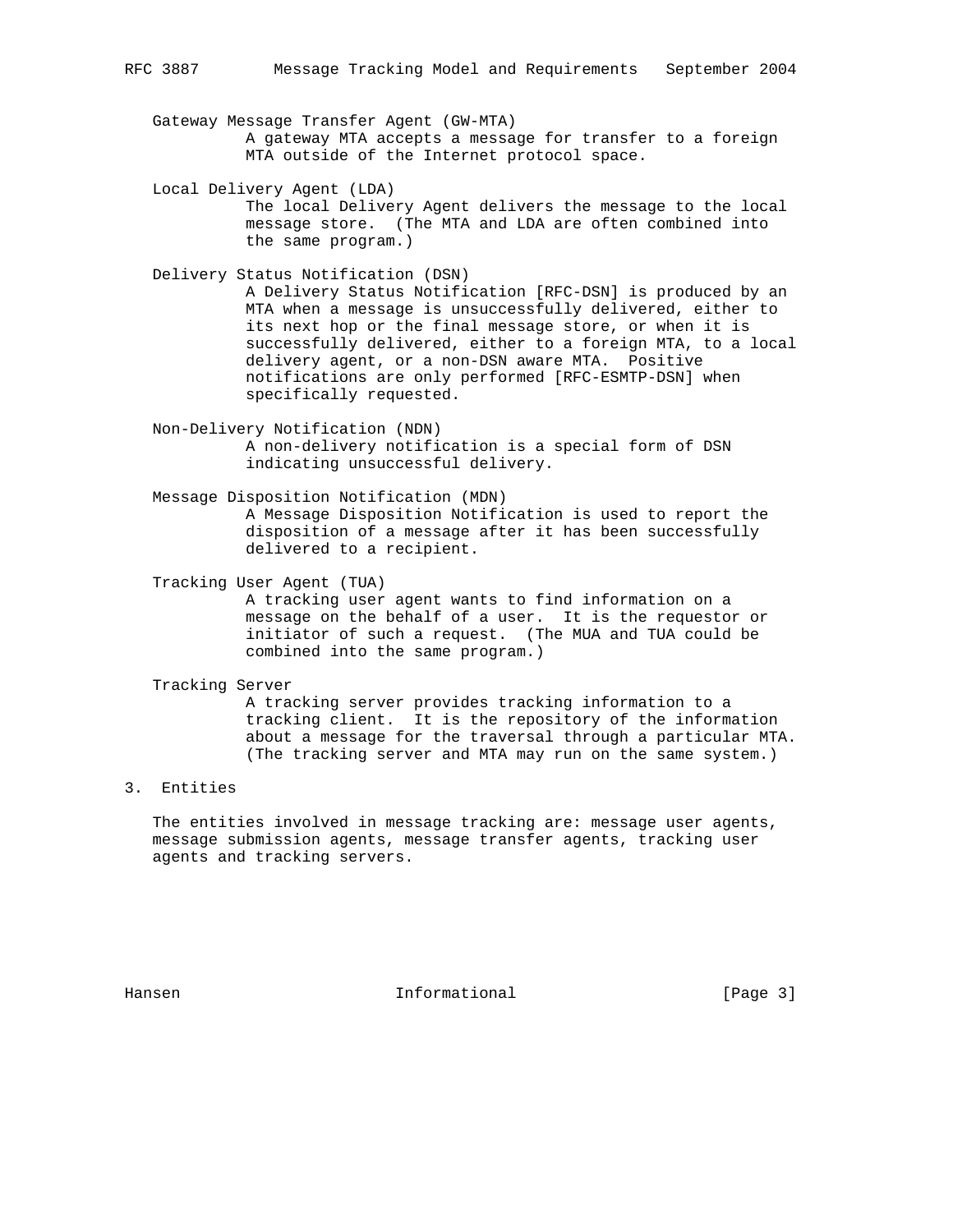4. Requirements

 These are requirements that any message tracking solution must be able to satisfy:

The message tracking solution:

- \*\* MUST scale to the internet.
- \*\* MUST be easy to deploy.
- \*\* SHOULD maximize the reuse of existing, already deployed technology and infrastructure.
- \*\* If possible, SHOULD extend existing protocols and not invent new ones.
- \*\* SHOULD have a low implementation cost. (This makes it easy to incorporate into existing products.)
- \*\* MUST restrict tracking of a message to the originator of the message (or a delegate).
- \*\* MUST be able to do authentication.
- \*\* MAY allow an originator to delegate this responsibility to a third party.
- \*\* SHOULD have the property that they would allow per-message delegation of the tracking responsibility.
- \*\* MUST require a tracking user agent to prove that they are permitted to request the tracking information.
- \*\* MUST be able to uniquely identify messages.
- \*\* MUST require every message to have unique identification.
- 5. Interaction Models

 There are several models by which tracking of messages can be enabled, by which messages can be tracked, and by which information can be requested and gathered.

Hansen 1986 (Page 4) Informational 1986 (Page 4)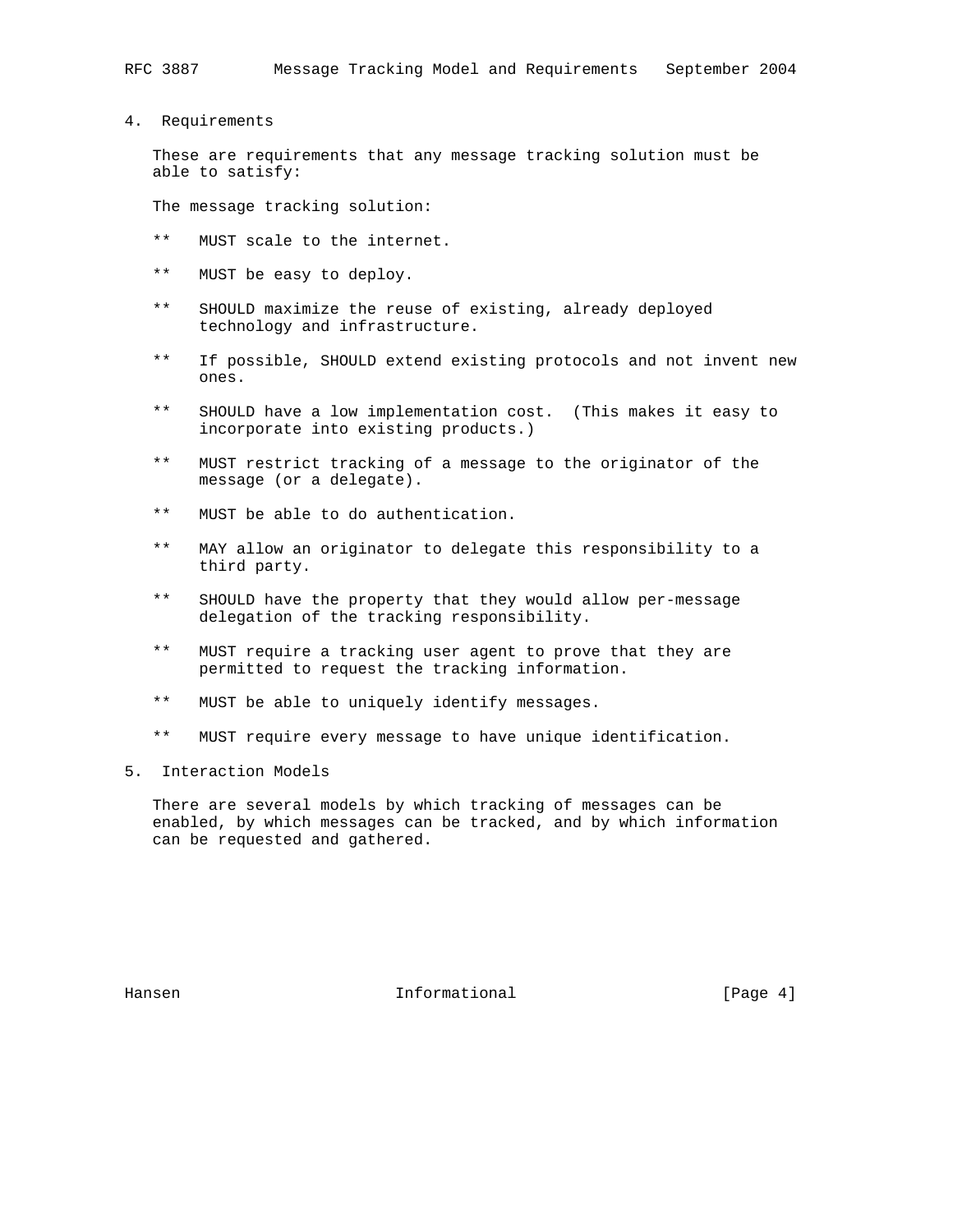#### 5.1. Tracking Enabling Models

 Either the envelope or message header must contain enough information to track a message and securely retrieve information about the message. Any message that does not have enough information to track it is by definition not trackable.

 If there is not enough information available in current standard envelopes or message headers, then the current standards will need to be extended. Either the MUA or MSA must determine the additional information and enable the tracking by adding the additional information to either the envelope or header.

 This leads to two tracking enabling models: passive enabling and active enabling.

5.1.1. Passive Enabling Model

 The "passive enabling" model assumes that there is sufficient information available. No UA or MSA interaction occurs to turn tracking on; it is on by default.

5.1.2. Active Enabling Model

 The "active enabling" model requires that the MUA and MSA exchange information when the message is submitted. This exchange indicates that logging of the message's traversal should be performed, as well as providing enough additional information to allow the message to be tracked. This information will need to be passed on to subsequent MTAs as needed.

5.2. Tracking Request Models

 There are several models by which tracking information may be requested.

5.2.1. Passive Request Model

 The "passive request" model requires active enabling to indicate that some form of tracking is to be performed. The tracking information can be sent back immediately (as a form of telemetry) or sent to a 3rd party for later retrieval.

Hansen 1999 (Page 5) Informational 1999 (Page 5)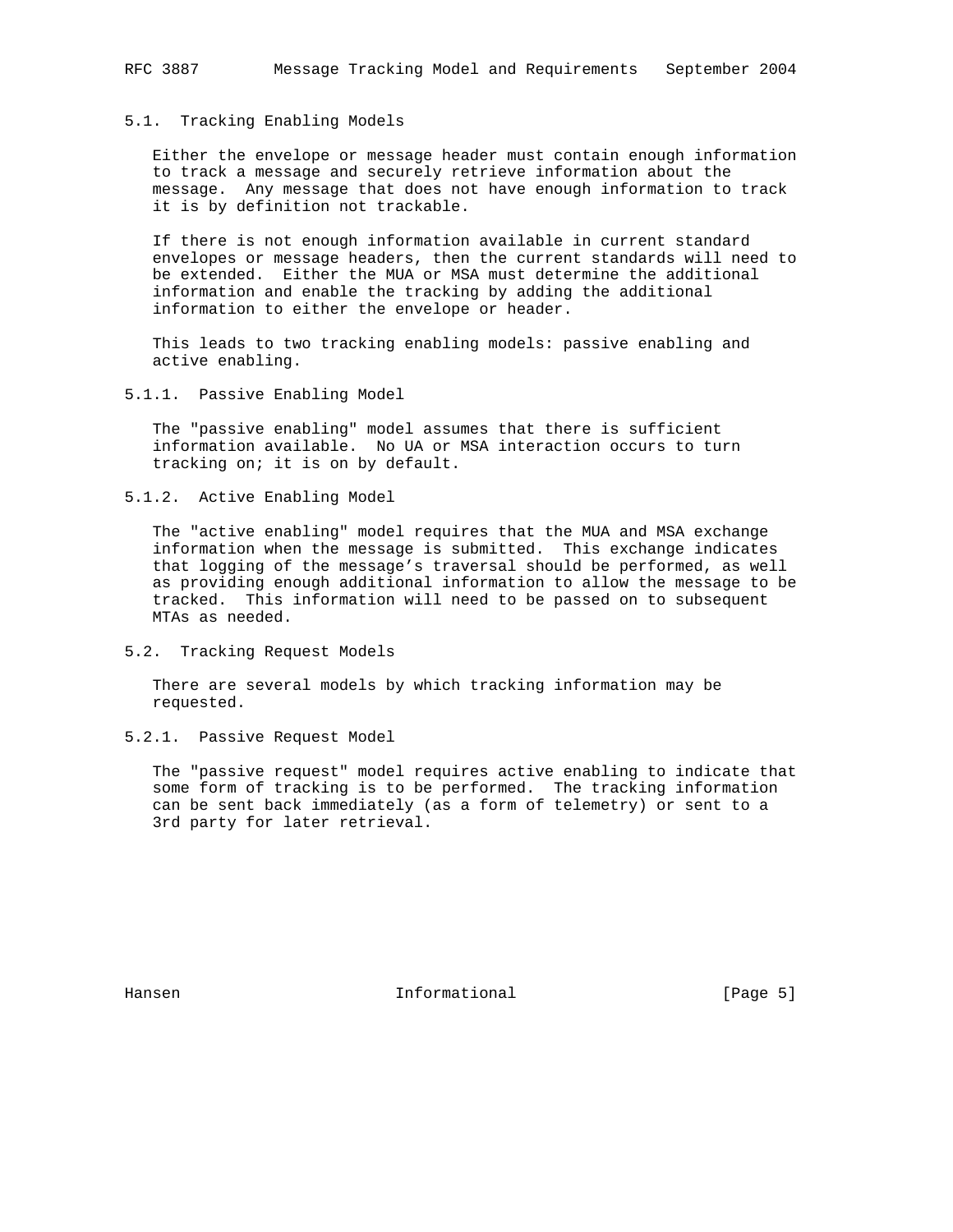#### 5.2.2. Passive Request Tracking Information

 Forms of passive tracking information that could potentially be requested are as follows. Note that mechanisms already exist for requesting the information marked with a (+). The references for such mechanisms are listed at the end of each such entry.

- \*\* send a DSN of a message arriving at an intermediate MTA
- \*\* (+) send a DSN of a message being rejected while at an intermediate MTA [RFC-DSN]
- \*\* (+) send a DSN of a message leaving an intermediate MTA and going to another MTA [RFC-DELIVER-BY]
- \*\* send a DSN of a message arriving at a final MTA
- \*\* (+) send a DSN of a message being rejected while at a final MTA [RFC-DSN]
- \*\* (+) send a DSN of a message being delivered to a user's message store [RFC-DSN]
- \*\* (+) send a DSN of a message being delivered to a foreign MTA [RFC-DSN]
- \*\* (+) send an MDN of a message being read by an end user [RFC-MDN]

5.3. Active Request Model

 The "active request" model requires an active query by a user's user agent to the MSA, intermediate MTAs and final MTA, or to a third party, to find the message's status as known by that MTA. Active request will work with either passive enabling or active enabling.

5.3.1. Server Chaining vs. Server Referrals

 When a tracking server has been asked for tracking information, and the message has been passed on to another MTA of which this tracking server has no tracking knowledge, there are two modelling choices:

- \*\* the first tracking server will contact the next tracking server to query for status and pass back the combined status (server chaining), or
- \*\* the first tracking server will return the address of the next MTA and the tracking client has the responsibility of contacting the next tracking server (server referrals).

Hansen 1999 (Page 6) Hansen Informational (Page 6)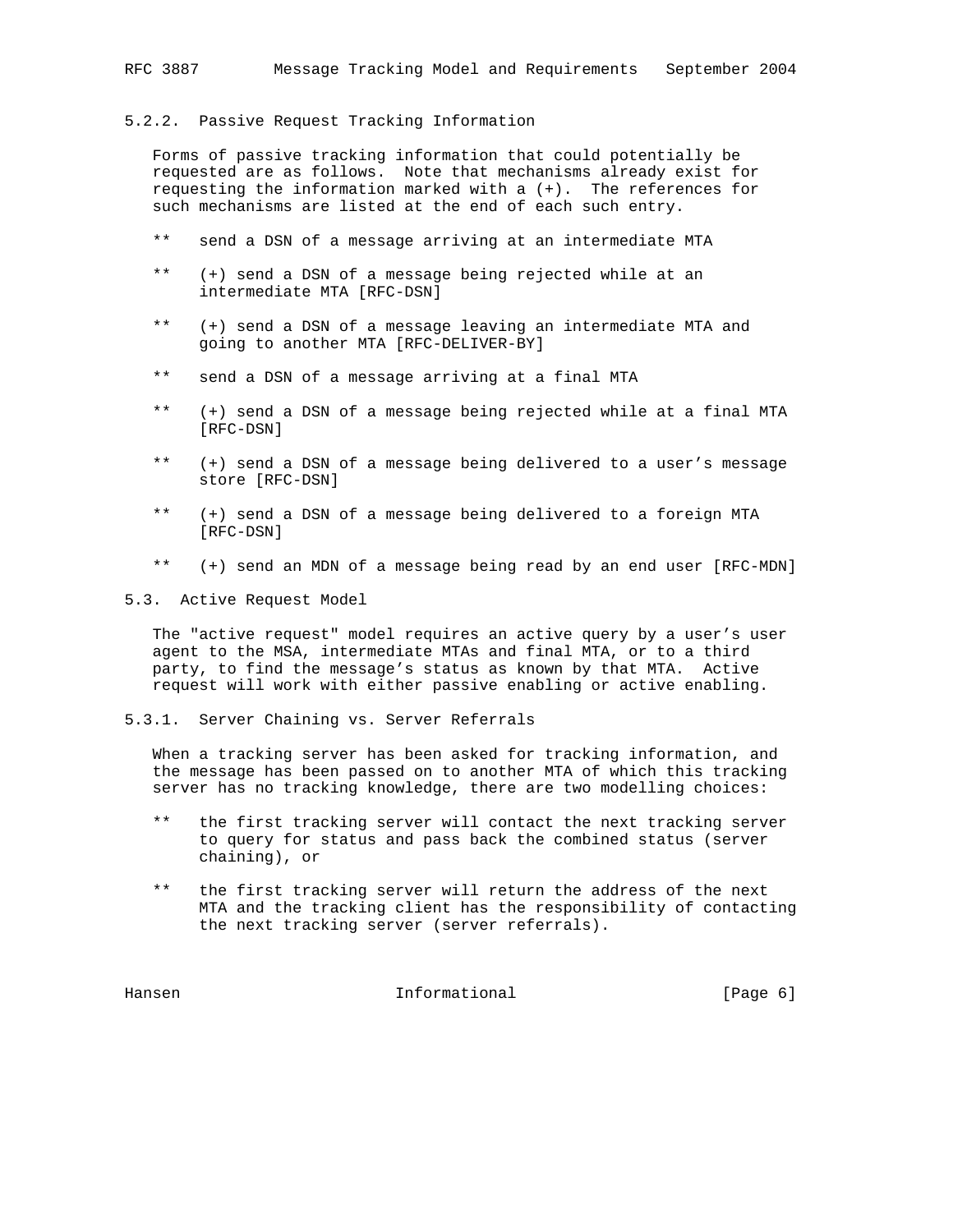## 5.3.2. Active Request Tracking Information

 Forms of active tracking information that could potentially be requested are as follows. (Note that no mechanisms currently exist for requesting such information.)

- \*\* the message has been queued for later delivery
- \*\* the message was delivered locally
- \*\* the message was delivered to another MTA,
- \*\* the message was delivered to a foreign MTA
- \*\* ask a different tracking server,
- \*\* I know but can't tell you,
- \*\* I don't know.
- 5.4. Combining DSN and MDN Information with Message Tracking Information

 The information that would be retrieved by message tracking and the information that is returned for DSN and MDN requests all attempt to answer the question of "what happened to message XX"? The information provided by each is complimentary in nature, but similar. A tracking user agent could use all three possible information sources to present a total view of the status of a message.

 Both DSN and MDN notifications utilize the formats defined by RFC 3462 [RFC-REPORT]. This suggests that the information returned by message tracking solutions should also be similar.

- 6. Security Considerations
- 6.1. Security Considerations Summary

 Security vulnerabilities are detailed in [RFC-MTRK-ESMTP], [RFC- MTRK-TSN] and [RFC-MTRK-MTQP]. These considerations include:

- \*\* vulnerability to snooping or replay attacks when using unencrypted sessions
- \*\* a dependency on the randomness of the per-message secret
- \*\* reliance on TLS

Hansen 1989 (Page 7) Hansen Informational (Page 7)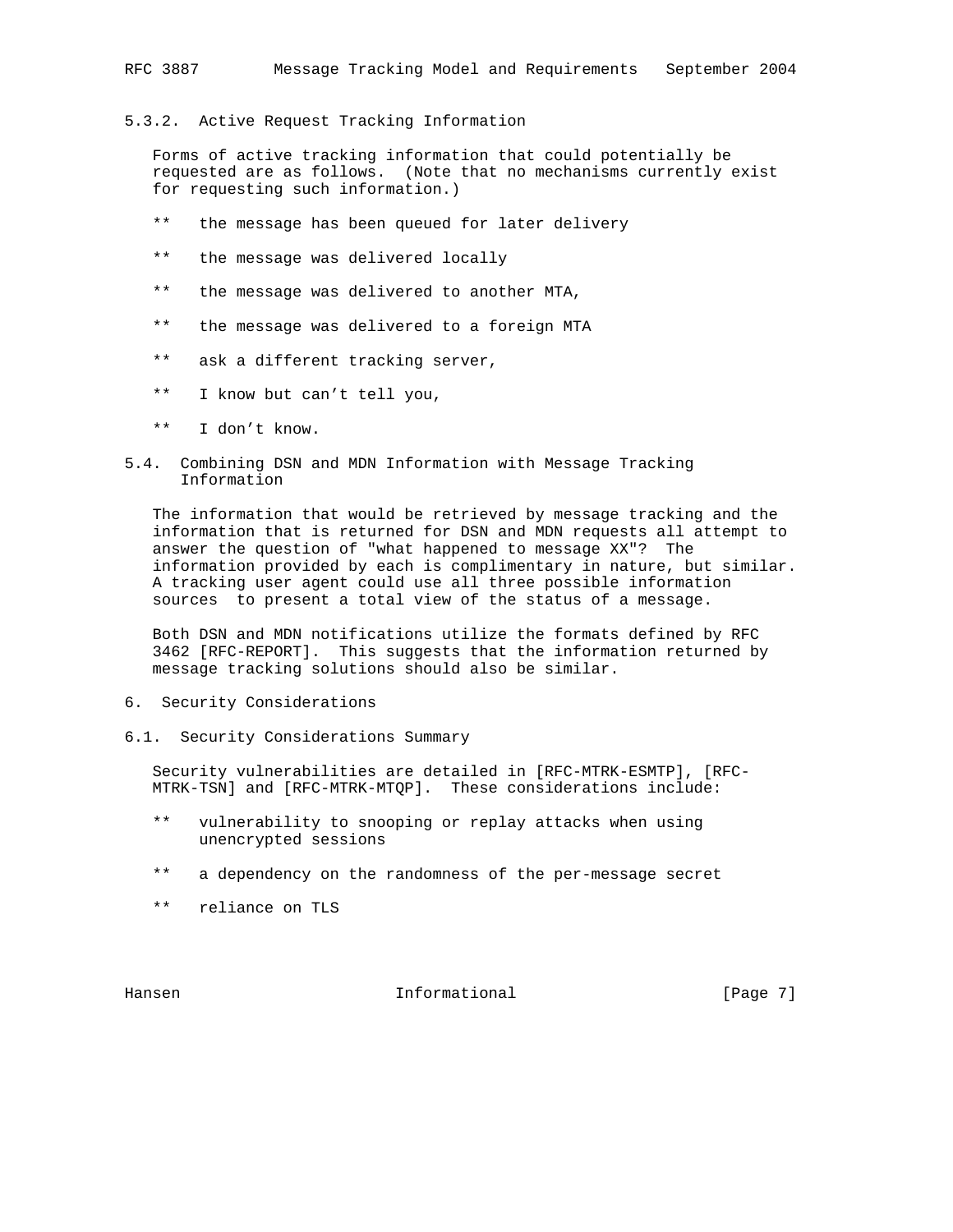- \*\* man-in-the-middle attacks
- \*\* reliance on the server maintaining the security level when it performs chaining
- \*\* denial of service
- \*\* confidentiality concerns
- \*\* forgery by malicious servers
- 6.2. Message Identification and Authentication

 This is a security model for message identification and authentication that could be deployed. (There may be others.)

 A Tracking User Agent must prove that they are permitted to request tracking information about a message. Every [RFC-822]-compliant message is supposed to contain a Message-Id header. One possible mechanism is for the originator to calculate a one-way hash A from the message  $ID + time + a per-user secret.$  The user then calculates another one-way hash B to be the hash of A. The user includes B in the submitted message, and retains A. Later, when the user makes a message tracking request to the messaging system or tracking entity, it submits A in the tracking request. The entity receiving the tracking request then uses A to calculate B, since it was already provided B, verifying that the requestor is authentic. In summary,

 $A = H(m \text{essage ID} + \text{time stamp} + \text{secret})$ 

 $B = H(A)$ 

 Another possible mechanism for A is to ignore the message ID and time stamp and just use a one-way hash from a large (>128 bits) random number. B would be calculated as before. In summary,

- A = H(large-random-number)
- $B = H(A)$

 This is similar in technique to the methods used for One-Time Passwords [RFC-OTP]. The success of these techniques is dependent on the randomness of the per-user secret or the large random number, which can be incredibly difficult in some environments.

Hansen 1999 (Page 8) Hansen Informational (Page 8)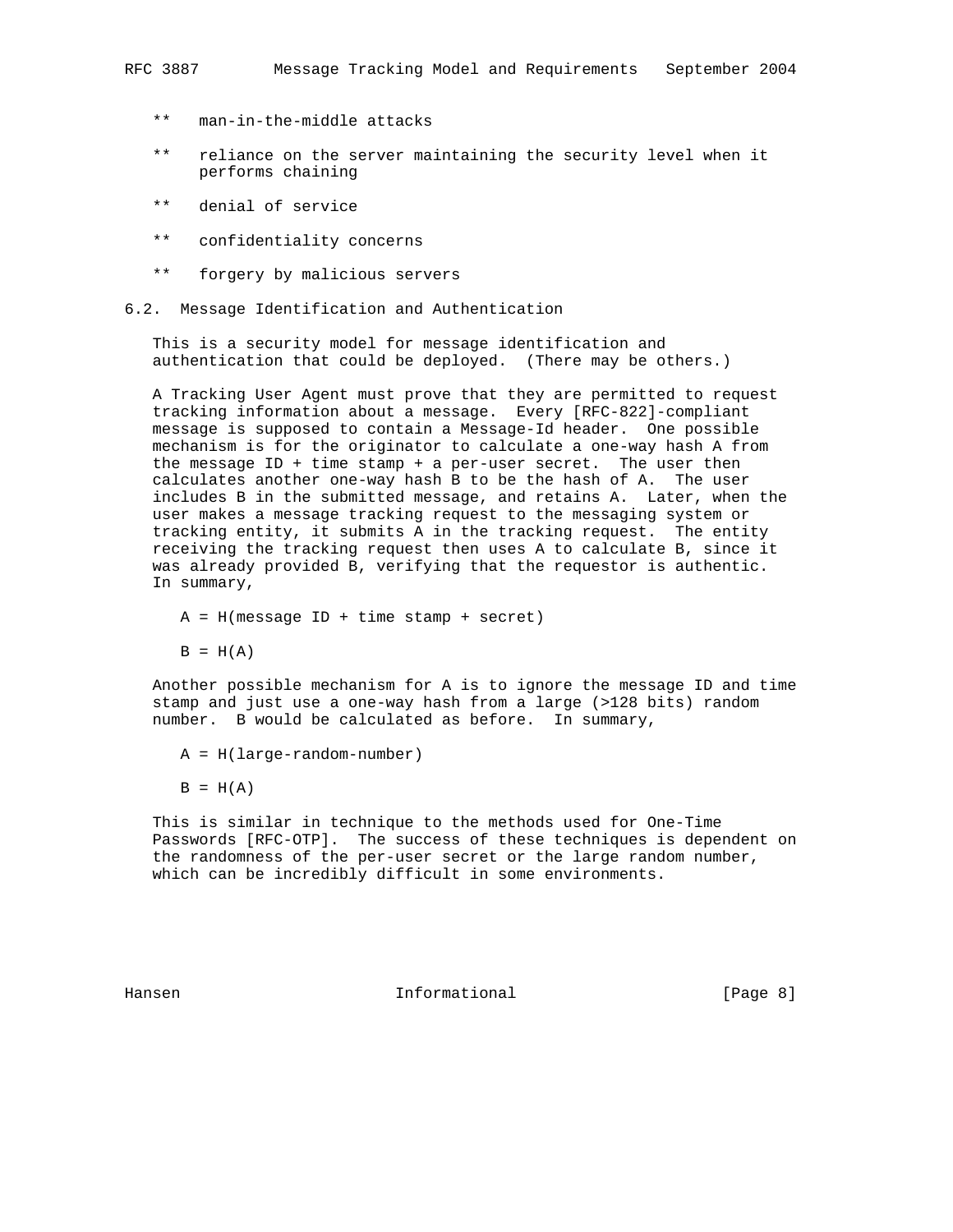If the originator of a message were to delegate his or her tracking request to a third party by sending it A, this would be vulnerable to snooping over unencrypted sessions. The user can decide on a message-by-message basis if this risk is acceptable.

- 7. Informational References
	- [RFC-822] Crocker, D., "Standard for the format of ARPA Internet text messages", STD 11, RFC 822, August 1982.
	- [RFC-DELIVER-BY] Newman, D., "Deliver By SMTP Service Extension", RFC 2852, June 2000.
	- [RFC-DSN] Moore, K., and G. Vaudreuil, "An Extensible Message Format for Delivery Status Notifications", RFC 3464, January 2003.
	- [RFC-ESMTP-DSN] Moore, K., "Simple Mail Transfer Protocol (SMTP) Service Extension for Delivery Status Notifications (DSNs)", RFC 3461, January 2003.
	- [RFC-KEYWORDS] Bradner, S., "Key words for use in RFCs to Indicate Requirement Levels", BCP 14, RFC 2119, March 1997.
	- [RFC-MDN] Hansen, T. and G. Vaudreuil, Eds., "Message Disposition Notifications", RFC 3798, May 2004.
	- [RFC-OTP] Haller, N., Metz, C., Nesser, P. and M. Straw, "A One-Time Password System", STD 61, RFC 2289, February 1998.
	- [RFC-REPORT] Vaudreuil, G., "The Multipart/Report Content Type for the Reporting of Mail System Administrative Messages", RFC 3462, January 2003.
	- [RFC-MTRK-ESMTP] Allman, E. and T. Hansen, "SMTP Service Extension for Message Tracking", RFC 3885, September 2004.
	- [RFC-MTRK-TSN] Allman, E., "The Message/Tracking-Status MIME Extension", RFC 3886, September 2004.
	- [RFC-MTRK-MTQP] Hansen, T., "Message Tracking Query Protocol", RFC 3887, September 2004.

Hansen 1999 (Page 9) Hansen Informational (Page 9)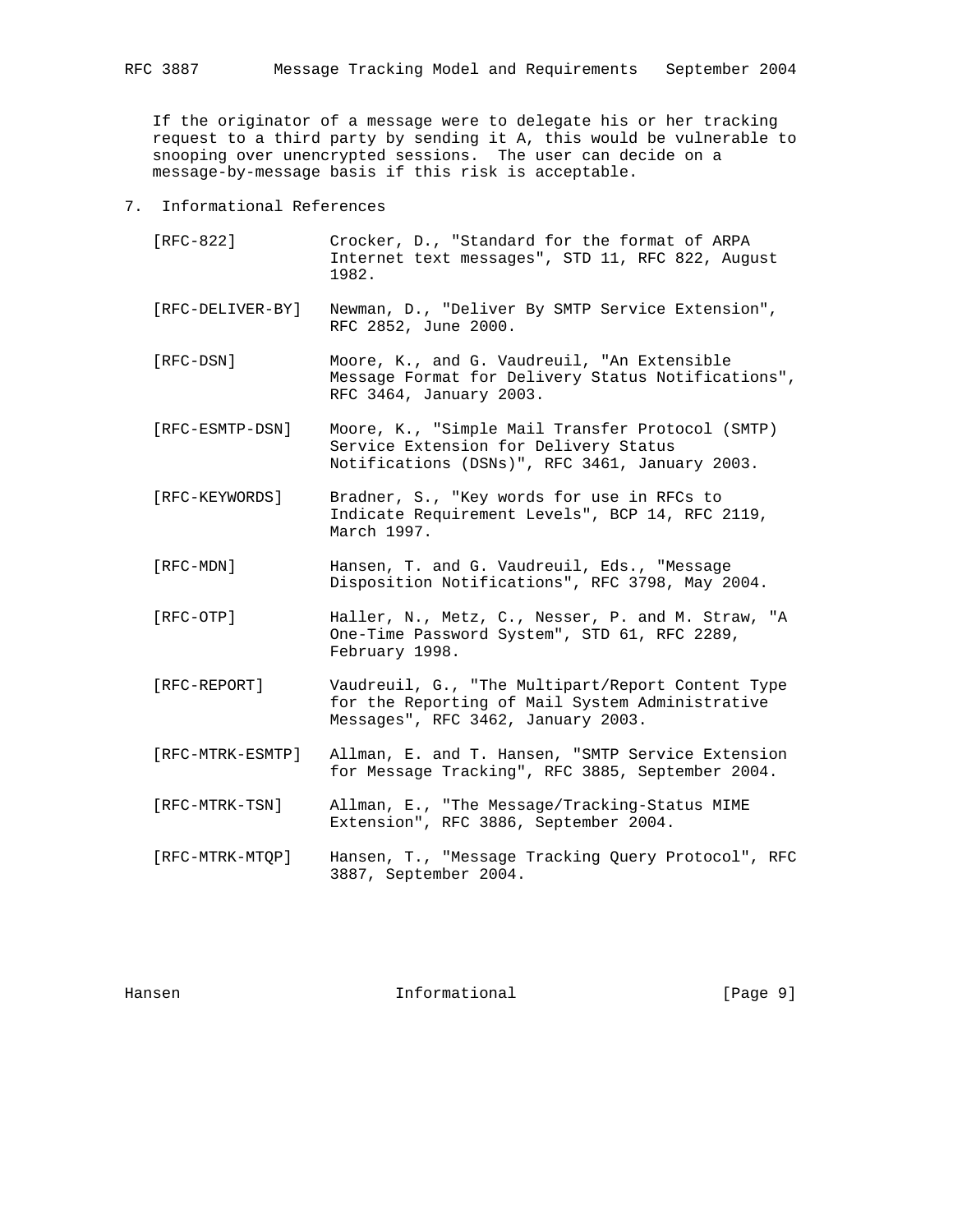# 8. Acknowledgements

 This document is the product of input from many people and many sources, including all of the members of the Message Tracking Working Group: Philip Hazel, Alexey Melnikov, Lyndon Nerenberg, Chris Newman, and Gregory Neil Shapiro. It owes much to earlier work by Gordon Jones, Bruce Ernst, and Greg Vaudreuil. In particular, I'd like to also thank Ken Lin for his considerable contributions to the early versions of the document.

9. Author's Address

 Tony Hansen AT&T Laboratories Middletown, NJ 07748 USA

 Phone: +1.732.420.8934 EMail: tony+msgtrk@maillennium.att.com

Hansen 10 1nformational [Page 10]